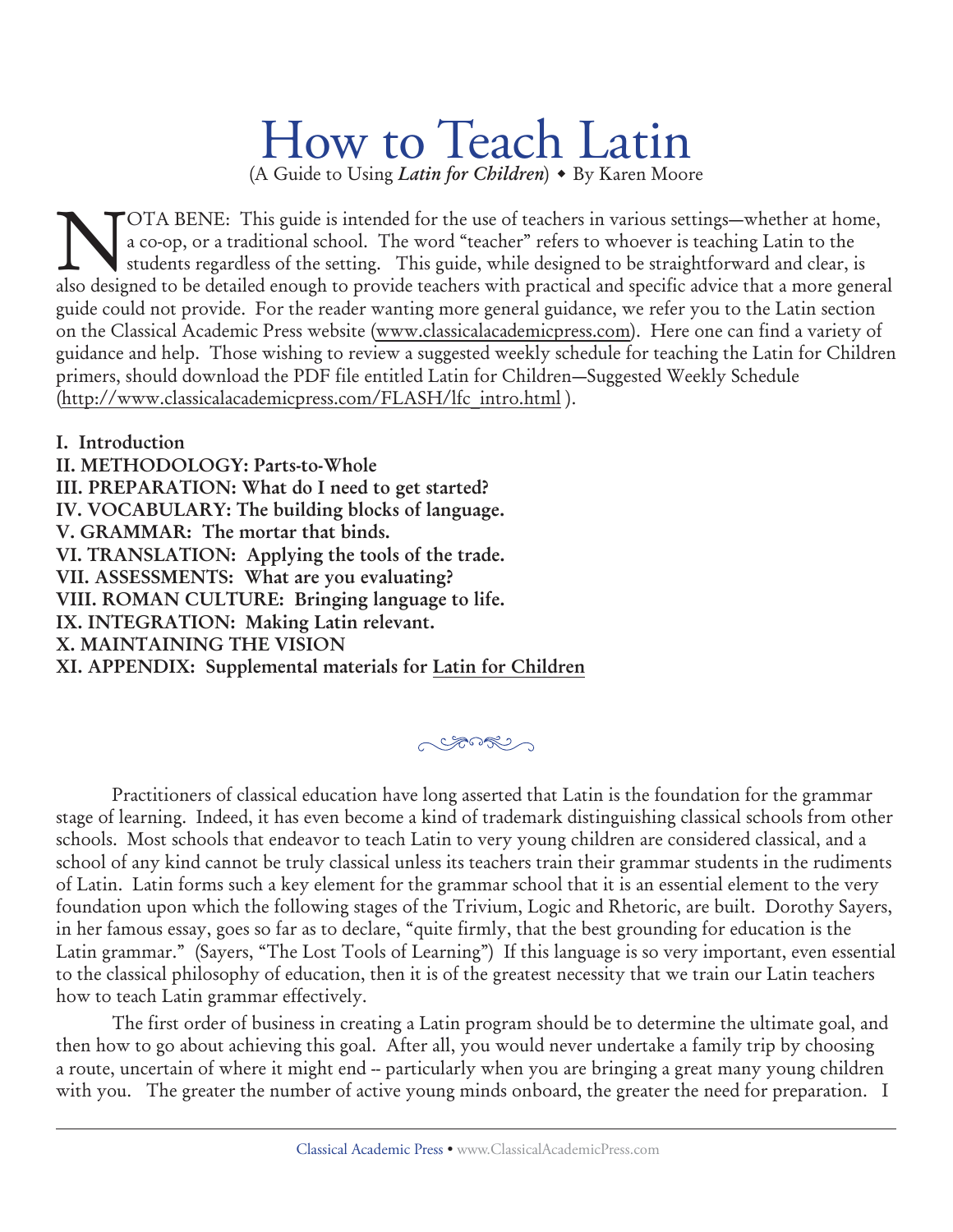will state quite quickly with all the certainty that conviction allows that **the ultimate goal of any truly effective Latin program must be to construe original Latin texts.** There are certainly several other excellent benefits to studying Latin in addition to the construing or reading of original texts, some of which will be discussed shortly. However, as your studies progress the ability to read Latin ought to remain the primary goal. While students may not fully realize this goal until the Logic stage of learning  $(7<sup>th</sup> - 9<sup>th</sup>)$ grade), the groundwork for it most assuredly begins in the grammar school. I will begin my defense for this statement by defining my terms. The verb *construe* is a marvelous word defined by Webster as, "1. to analyze the structure of (a clause or sentence); to analyze grammatical structure 2. to place a certain meaning on: INTERPRET. 3. to translate, especially aloud." Is it not the end goal of classical education to train students *how* to think, reason, even interpret what they may hear or read? So, should it not be the purpose of a language program to teach them *how* to construe (i.e. analyze, interpret, translate) the structure of a language? As Ms. Sayers instructs us the purpose of studying this particular classical language is knowing, "not just how to order a meal in a foreign language, but the structure of a language, and hence of language itself – what it was, how it was put together, and how it worked." (Sayers, "The Lost Tools of Learning")

The other term in this purpose statement that we should clearly define is *original Latin texts.* While many of the young readers involving colors and numbers, or the adventures of a Roman family are wonderful for beginning Latin students, by the end of their Latin studies, students should be able to read the orations of Cicero, the poetry of Vergil, and the theological dissertations of Augustine. In classical education, we often hear talk of reading the "Great Books." Why not read the greatest books in their original language? Give students the opportunity to truly construe for themselves the writings of these great works, which inspired hearts and changed the course of history, instead of simply reading someone else's English interpretation. This goal will take several years of diligent study to achieve, but it can be attained by any student whether studying at home or in a more formal school setting.

To some it may seem as though I have laid before you an impossible task. The languages of antiquity often carry with them a foreboding reputation. However, this is not raising a standard beyond reach, but merely placing it once again to the height from which it had fallen. John Adams, French Ambassador, framer of the U.S. Constitution, and our second President, met these same requirements. He grew up on a farm in rural Massachusetts. His father saved up enough money to send him alone of their several children to the nearby Latin school. At the age of sixteen when young John applied for Harvard University, the examiner asked him to translate a particularly complex passage from Cicero as part of his entrance exam. At first he was a bit daunted by the task before him, until the examiner allowed him the use of a Latin lexicon and grammar. With these familiar tools he was able to conquer Cicero, win entrance to Harvard, and eventually become one of our founding fathers.

However, when it comes time to choose the best Latin program for our students today, many often lose sight of this goal. They instead focus only on the other benefits of Latin study; a list which you can find in the multitude of "why Latin?" articles posted on every classical website. To borrow an old proverb, they do in a very real sense lose sight of the forest for looking at all the individual trees. These other benefits are indeed very worthwhile, but they should not keep us from purposing to teach students to construe Latin texts.

A favorite benefit is the great expansion of a young students' English vocabulary. So, many prefer to adopt a root-word or derivative based program. Certainly any program you choose should have a very rich vocabulary, and it should take the time to demonstrate to students the etymology of Latin words and how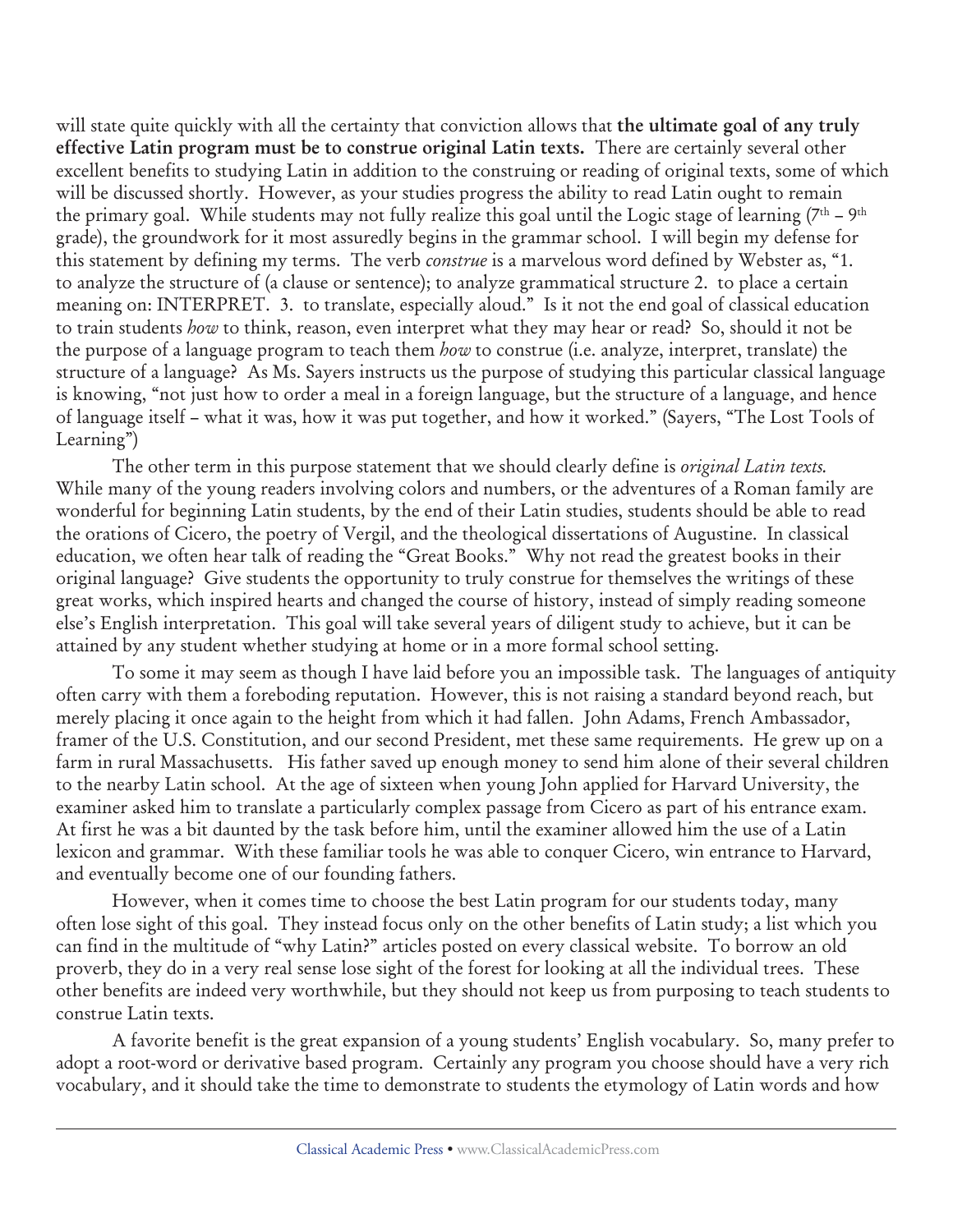they are transformed into English derivatives. However, if all that students learn is a list of Latin words and their English derivatives, without any understanding of how these words fit into the context of a sentence, I would say they have not truly learned Latin at all.

Latin does increase the students' problem-solving skills, so perhaps an inductive reading program would prove fruitful. However, grammar school students are well-suited to learning vocabulary and grammar paradigms. They are little sponges who love to soak up data. Children of this age think in black and white. They thrive on memorization and recitation, not on inductive and deductive reasoning. The inductive approach is better saved for the students in middle school.

Another benefit is the advantage that Latin will give them when it comes time to learn a modern language. After all, Latin is the basis of many of our modern Western languages such as French, Italian, Spanish and Portuguese. Most of us would love to see our children become fluent in at least one these modern languages. So, perhaps it would be best to prepare them for cultural language study through an immersion course rather than studying Latin grammar and syntax in a dedicated fashion. While this approach sounds entertaining and exciting, it misses the purpose of studying Latin. Such an approach does not enable students to truly understand original Latin texts without also including a significant and systematic study of grammar. Is it our goal to have students fluently speaking with other Romans? No, that is simply not possible. Students may be able to understand a Latin passage, but can they understand why it is to be translated a certain way? Can they speak of its diction and syntax? Blending conversational Latin into a traditional Latin course is an excellent idea, but neglecting the traditional study and mastery of grammar and syntax leave students without the necessary tools to properly understand and construe Latin.

I would suggest that while each of the goals above and the *cursus vitae* they might suggest has some merit, none of these should be viewed as the ultimate goal, the purpose of studying Latin. The purpose of Latin should neither end with a simple derivative study, nor strive to revive a conversational language that has long been silent. I will say again that the ultimate goal is to be able to construe original Latin texts, interpreting the intent and minds of these ancients, and to convey their thoughts eloquently in our own tongue. If we pursue this goal, then we will gain the many other benefits as well.

#### **METHODOLOGY: Parts-to-Whole**

The best approach to learning the structure of a language, as Ms. Sayers exhorts us, is what we commonly refer to as the parts-to-whole method. In its truest form, this method instructs students in the various "parts" of Latin grammar, and then asks them to apply those tools in translating "whole" sentences and passages. Opponents to this method argue that this is not the natural way humans learn language. However, such arguments forget the purpose of studying Latin. We ought not to teach students Latin for the same purpose as we would a modern language such as French, Spanish, or Italian. Instead we teach it as a discipline of the mind that is designed to focus on how language works. One can equate this study in many ways to anatomical studies. Students cannot acquire a full understanding of how a toad's body works simply by observation and imitation. Instead they must cut the toad open to learn about each part and how those parts come together as a whole to make the toad effective. So it is with language. We do not study Latin in order to converse with or imitate the Romans, we study Latin that we may better understand language and what makes it effective.

The Latin for Children Primer Series is arguably the best parts-to-whole program available for young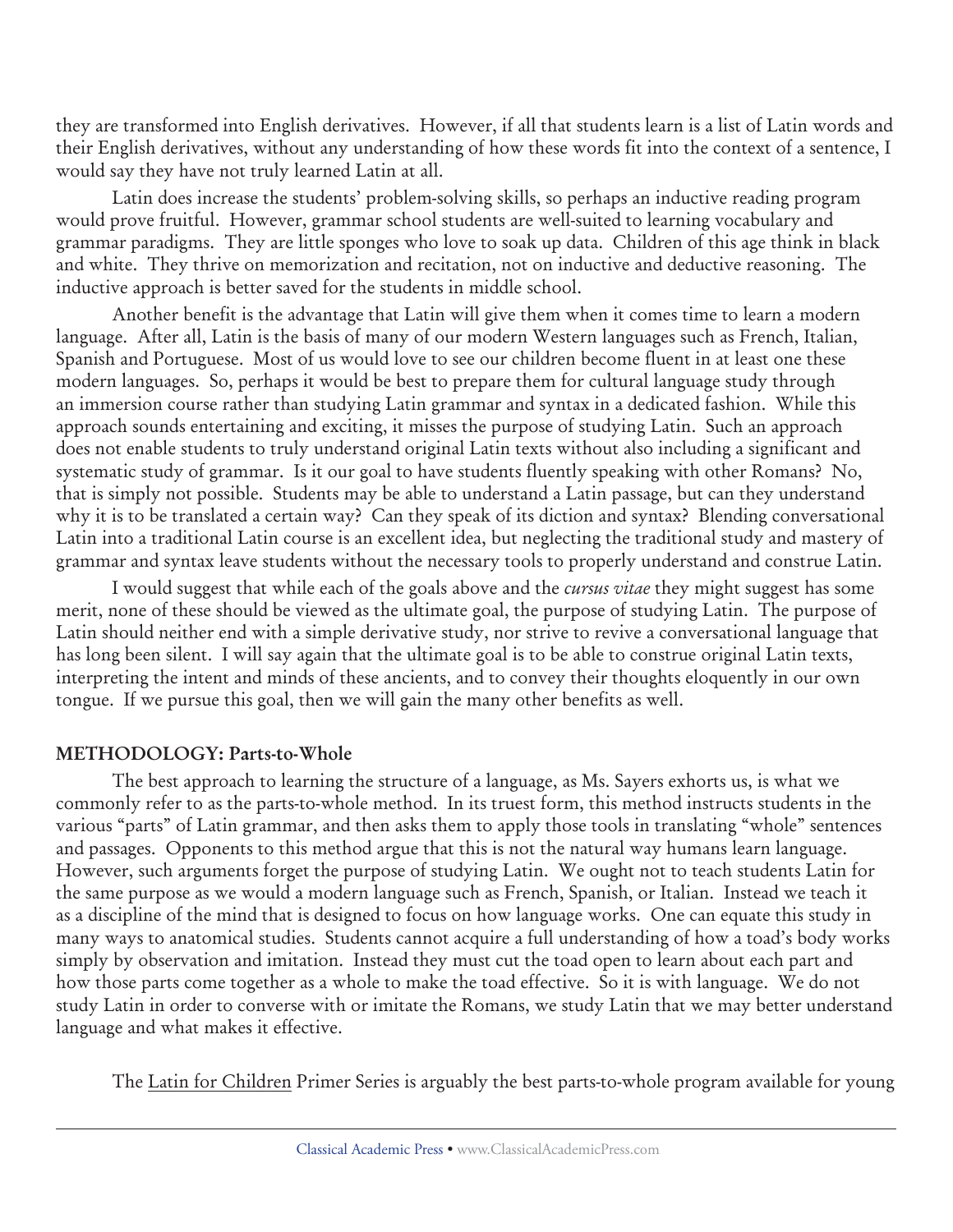grammar students today. Authors Drs. Chris Perrin and Aaron Larsen designed each text specifically for students of the grammar stage as prescribed by the classical methodology. While each text focuses primarily on the rote memorization of Latin vocabulary and grammar paradigms, all the texts progressively teach the students how to apply these tools to simple translation.Thus, the primers have found a way to marry beautifully the rote repetition of the grammar stage with the reading so necessary to learning a language well. After carefully considering the many different curricula available for teaching Latin, I have found this series to be the most effective in my classroom. Their many supplemental tools and the support provided on their website make them the ideal resource for the new or inexperienced Latin teacher. I will, therefore, use this curriculum as I share with you how to teach Latin effectively.

#### **PREPARATION: What do I need to get started?**

I once heard that, "ten minutes of preparation is worth two hours of labor." This certainly is true for the labor of education, whether you are planning a class for one or for twenty. Classical Academic Press provides a wealth of materials to choose from. In addition to their series of Latin primers, they provide a DVD & CD combo, an activity book, a line of history readers, and a multitude of worksheets that users may download from their website for FREE. Often consumers ask, "but do I need *all* of this?" Certainly you do not *need* to purchase every product on the LFC line. Every child, every class of children, is unique, as is every teacher's style of instruction. Classical Academic Press provides a wide variety of supplemental materials in order to ensure that all teaches are able to tailor their program to their students' needs. I encourage you to learn more about each of these supplemental materials and how it may benefit your class by referring to the product descriptions provided in the appendix, or visit www.classicalacademicpress.com.

Once you have decided upon the supplemental materials you will use alongside your textbooks, it is time to prepare your order. I always recommend that teachers purchase an additional copy of the written products for themselves. This is particularly helpful with primers and readers. Well before the first day of class, allow yourself the time to read through each of these materials, marking them up with notes and ideas. Work through the memory worksheets in the primers and decide which of the online worksheets will best supplement them. You should print these out and place them in their own binder. Decide which games in the activity book you would like to use, and make sure you understand how to play them. Peruse the history readers and select the stories you are most interested in using. Discuss these stories with your history teacher to find out which ones might best compliment his or her lesson plans for the year. Once you have made these plans, it is a given that they will change over the course of the year. However, at this point you have become very familiar with the resources available and better prepared to use them. Now you are ready to begin teaching.

## **VOCABULARY: The building blocks of language.**

Words are the essential building blocks of any language. A toddler needn't have a great understanding to communicate his needs, but the right words are crucial. So also is the case with the lost traveler desperately searching through his pocket-sized conversational-help-book. He is not worried about how articulate he sounds, but in getting out the right word to get him to his destination. In the grammar stage the central focus of teaching language is the rote memorization of words, the building of vocabulary. The LFC series introduces ten new words in each chapter, adding an additional five review words in primers B and C. Day one should be spent on introducing these new words to the students; do not leave them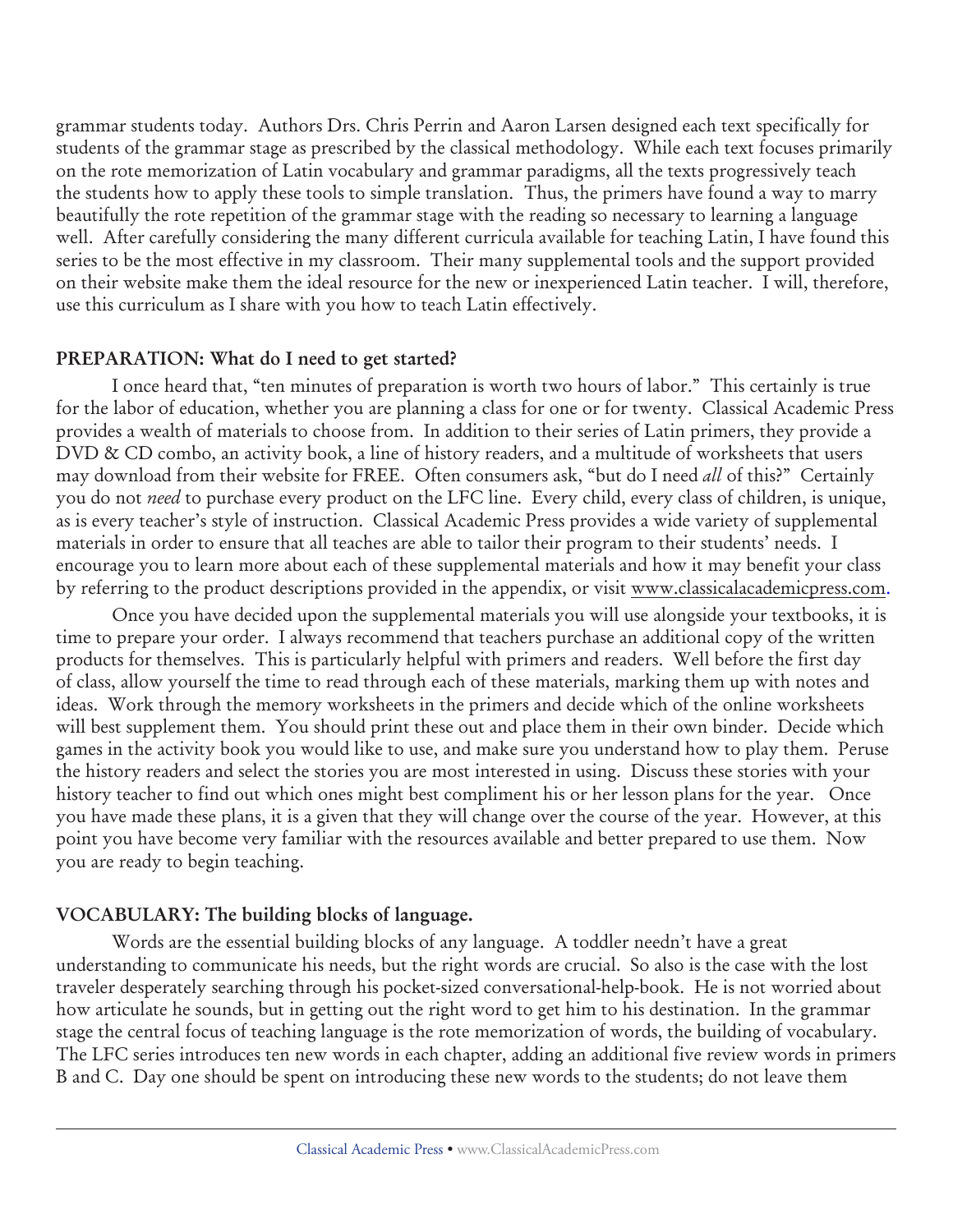to fend for themselves. The teacher should model the pronunciation and then ask students to imitate. If you feel less than confident about your pronunciation, you may wish to use the DVD or CD provided by Classical Academic Press.

The debate over classical vs. ecclesiastical pronunciation is a hot topic in some circles. There are well respected Latin instructors who present well crafted arguments on both sides. I, myself, prefer the classical pronunciation. However, I do not feel that the pronunciation you choose is nearly as important as being consistent with your decision. The primers and DVD sets provide readers with guides to both ecclesiastical and classical pronunciation. Choose the one that fits best with your style of teaching. Then, stick to it.

When reciting vocabulary I urge you not to simply repeat endings, but make sure you chant the whole words to them. In other words do not have students chant: *puella, -ae.* This may not seem to present a problem for the well-behaved first declension nouns. However, before too long you will begin introducing second and third declension nouns whose stem varies between the nominative and genitive singular, i.e. *ager, agrï.* Instead require students to continue chanting the noun stem with both endings: *puella, puellae; ager, agrï; vox, vocis, etc.* The same should apply to adjectives *(bonus, bona, bonum)* and to verbs *(amö, amäre, amävï, amätum).*

Some texts do not teach students to memorize all four principal parts of verbs, and some teachers do not require it. I am emphatic about requiring such memorization from my students. The principal parts are the essential forms from which every type of verb will be formed. If they do not memorize all the principal parts as a complete set now, it will be much more difficult to do so later. The last two parts often vary in their form, and students will not readily associate them with the first two. They will in essence find it necessary to relearn all of their verbs. Moreover, this is the stage at which children are easily able to assemble and retain great quantities of data. The extra memorization may take a little more rehearsal, but is readily accomplished. It is crucial that students have command of their vocabulary, and now is the opportune time for them to gain it.

As you proceed through the new vocabulary list, pronouncing each word properly, take time to discuss English derivatives. At first, give students the opportunity to guess a few derivatives on their own. The guidelines for detecting a derivative are: 1) it must look similar in spelling to the Latin word and 2) it must have a meaning related to the Latin word. If the suggested derivative does not meet both of these requirements, then it cannot be a true derivative. They often love this time for it is a game that provides them active participation in the learning process. If they can come up with some derivatives on their own, they make an invaluable connection – they own that word.

Of course there are those Latin words that seem only to inspire diction too elevated for young students. So, the primers do provide some help. Each review chapter contains a set of derivatives for most of the Latin vocabulary words. You can sneak an early peek at this list and have some derivatives ready at hand. The memory worksheets also provide a derivative exercise for each chapter. It is helpful to introduce the derivatives they will need in your initial derivative discussion. Sometimes the younger students have a hard time coming up with some of the derivatives for the memory worksheet on their own. However, if you have discussed it as a class the day before**,** they will almost certainly be able to recall the word with little or no prompting. Older students should be encouraged to use an English dictionary to find some derivatives on their own. In this case it is important to make sure you have an English dictionary that will list the words' origin**s**. Unfortunately, not all dictionaries will provide this information. At the beginning of the year**,** do a few derivative detective exercises, teach your students how to search for derivatives using the two clues above and then how to use the dictionary to verify their theories. Once again, they have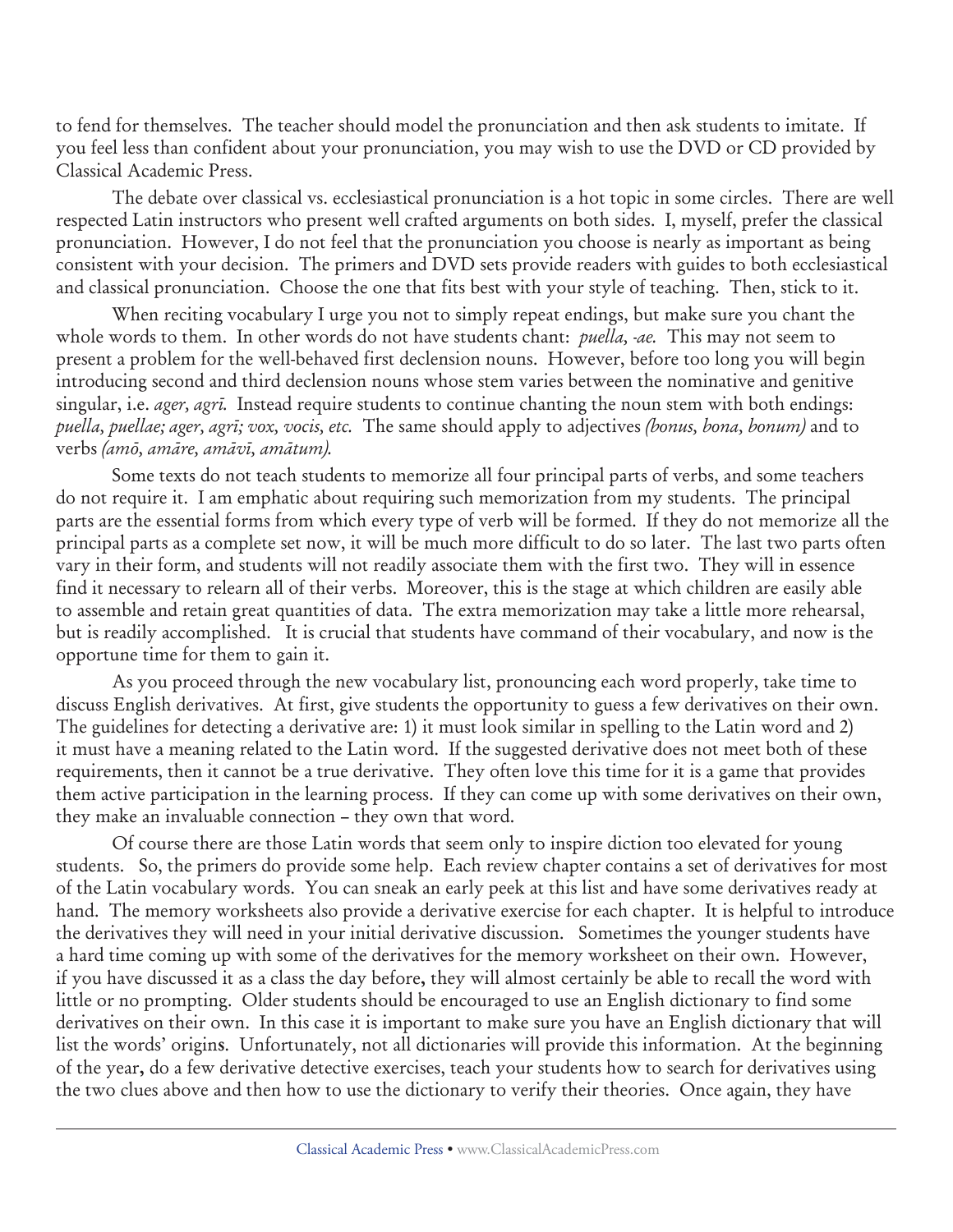made the connection themselves and this builds confidence in their newfound vocabulary skills.

A very wise Latin teacher once instructed me that the more senses you use to learn something, the better you retain it. I have found this time and time again to be so true, particularly with children. So far students have used the senses of sight and sound to learn their vocabulary words; now it is time to add tactile practice. Next on the agenda are the famous flashcards. Some programs offer pretty pre-made cards. I, however, have always preferred that students make their own. The time it takes them to write out every vocabulary word with all of its grammatical parts, meanings, and even a derivative or two is time well spent. As they write they review each letter that makes up each part of each word. Ask students to write only the first entry of each word on the front and the remaining information on the back.



Always require students to memorize the gender of their nouns along with the other pertinent information. We are, after all, training them *how* to learn a language. While gender may appear easily recognizable in the beginning, it will not be so easy later on. Even the first declension has its exceptions. It is wise to develop in students a habit for memorizing a noun's assigned gender.

To this end it is also beneficial to use color coded index cards. Pink is assigned to feminine nouns, blue to masculine, and yellow to neuter. White remains the color for verbs. Some colored packs also include green and orange. These colors can be assigned to adjectives and prepositions. Use white once again when it comes time for adverbs, thus connecting them visually with the verbs they modify. This mnemonic device not only comes in handy when students are reviewing vocabulary cards at home, but also when they are creating them. The student must take the time to think again about the word, the part of speech, the gender (if it is a noun), and then the color needed for that word. When they have finished creating the cards, the teacher should check them. The students need to use the vocabulary tools they have just created to practice their new words for a few minutes each night at home. It is important to make sure that they have recorded the information correctly.

The mantra for the grammar stage is "rote, repetition, review." This seems a dry and dull philosophy, but it does not have to be. There are plenty of creative ways to review vocabulary words that will keep the young mind fully engaged. Classical Academic Press provides an activity book full of games and puzzles that serve this very purpose. Many kids enjoy using the flashcards they have just created to quiz each other on their new words. These same cards can lead to playing Latin taboo, a favorite at our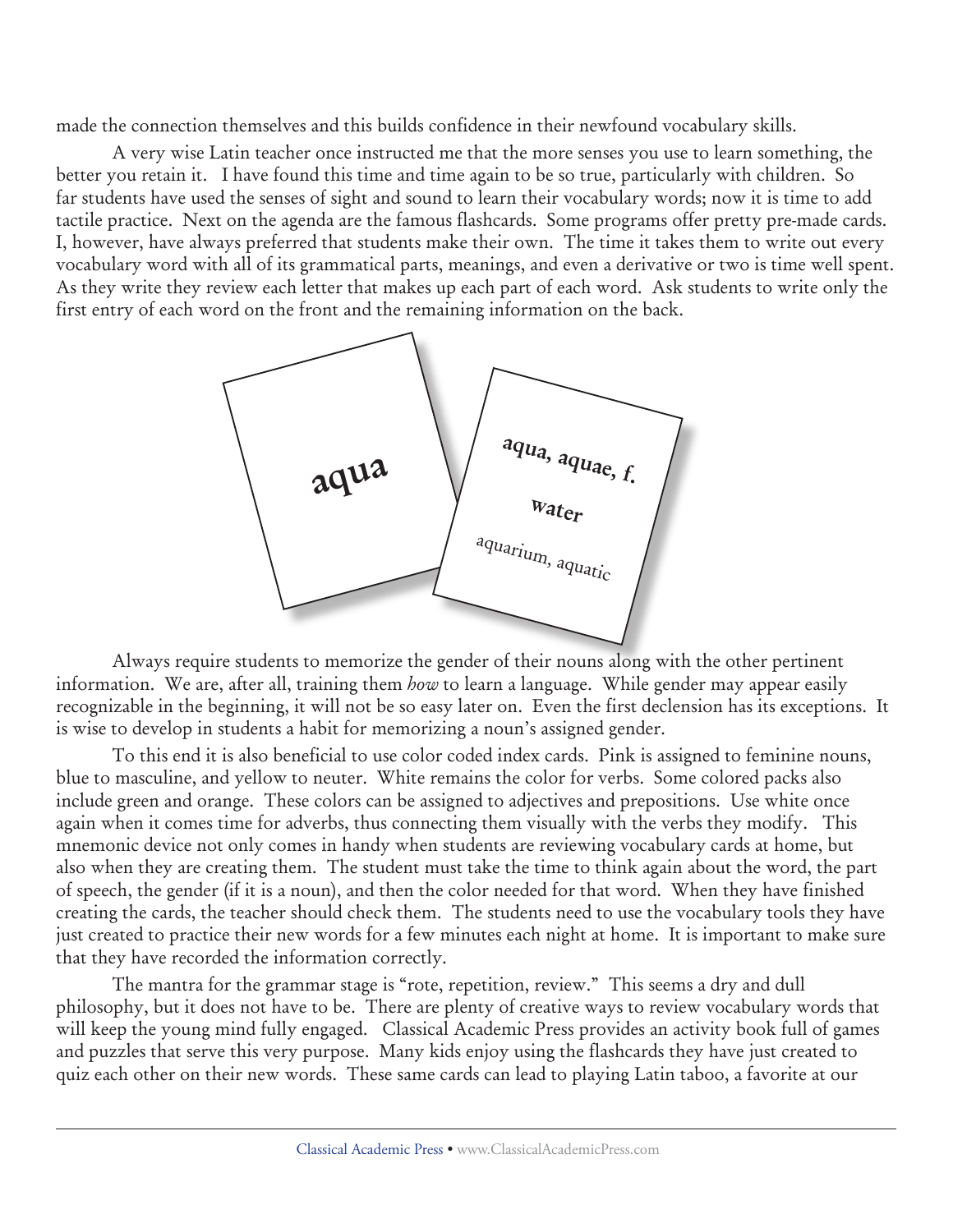school. One student must give clues to try to help another guess the word on the card, BUT they cannot use the meaning of the word or any of the derivatives listed. Some students like to use extra index cards to create another set of Latin cards that are blank on one side, making them suitable for card games such as "memory" or "go fish." There are other games that do not require cards at all such as Latin Hangman, Around the World, and Spelling Bees. The list of Latin games could continue *ad infinitum***.** Many of them are the creations of imaginative Latin students. Engage your students in creating their own review game. It will most likely become their favorite.

#### **GRAMMAR: The mortar that binds.**

If words are the building blocks of language, then grammar is the mortar that binds them together. It is grammar that gives vocabulary meaning and power. Without it they would be, well . . . just words. On a fundamental level, the grammar of Latin is very different from that of English. Latin is an inflected language. That is it is a language that regularly affixes endings to words in order to demonstrate to the reader the function of that word in a sentences. The word inflection is itself a Latin derivative from the verb *flectere* meaning, "to alter the shape of." Indeed Latin is very fond of altering the shape of its words, molding them to fit the purpose needed. English too uses inflection as demonstrated in the manner that it pluralizes most words, i.e. *girl – girls.* Of course Latin, with its many lists of noun declensions and verb tenses, uses inflection on a much larger scale. It often takes a little time for our English brains to conform to this new paradigm of grammar. A very good reason to begin instructing the so called "poll-parrots" in these new paradigms with the familiar method of "rote, repetition, review." Each chapter of Latin for Children begins with a new or review grammar chant. Although we do not introduce the grammar lesson until the second day spent on this chapter, we always make time to rehearse the grammar chant on the very first day. Again it is important to model the pronunciation of each word and each ending for the students, and then ask them to repeat it. Rehearsing these chants should be the first exercise of every Latin class. It is a great way to signal to the students that we are moving from the world of English grammar to that of Latin. Once again, however, the time spent orally reviewing these chants does not have to be dry and boring. Find creative ways to enhance this time. We have several grammar songs and chants that have become so popular at our school, even the Kindergarteners know them. Many a student has been caught singing them on the playground, in the car, and on one occasion even in her sleep! Many of these were created by the students themselves. One fifth grade student set the imperfect and future tenses of *esse* to the music of the Mexican Hat Dance. Another group created a rap that listed all of the prepositions that take the ablative case, and another for those taking the accusative. We have nurtured such an attitude of enjoyment at our school with regard to Latin that my husband often teases me that I am "warping" these young minds. No - I'm merely "inflecting" them.

Once students have begun learning how to memorize the vocabulary and grammar paradigms of this language, it is time to show them how the two work together. Some programs prefer to wait until children are older to show them how to apply the tools of vocabulary and grammar work together. This could be compared to a lesson in wood shop in which we teach students about a nail and then about a hammer, but then put off instructing them on the affect the hammer has on the nail when applied. Once students have learned a few words and then a grammar chart, it is only natural to show them how the one affects the other. Latin for Children does just this. On day two of each chapter students are presented with a short and fairly simple grammar lesson. The lessons are written in a very straightforward manner that clearly takes into consideration a young audience, and the possibility of a novice teacher or parent who does not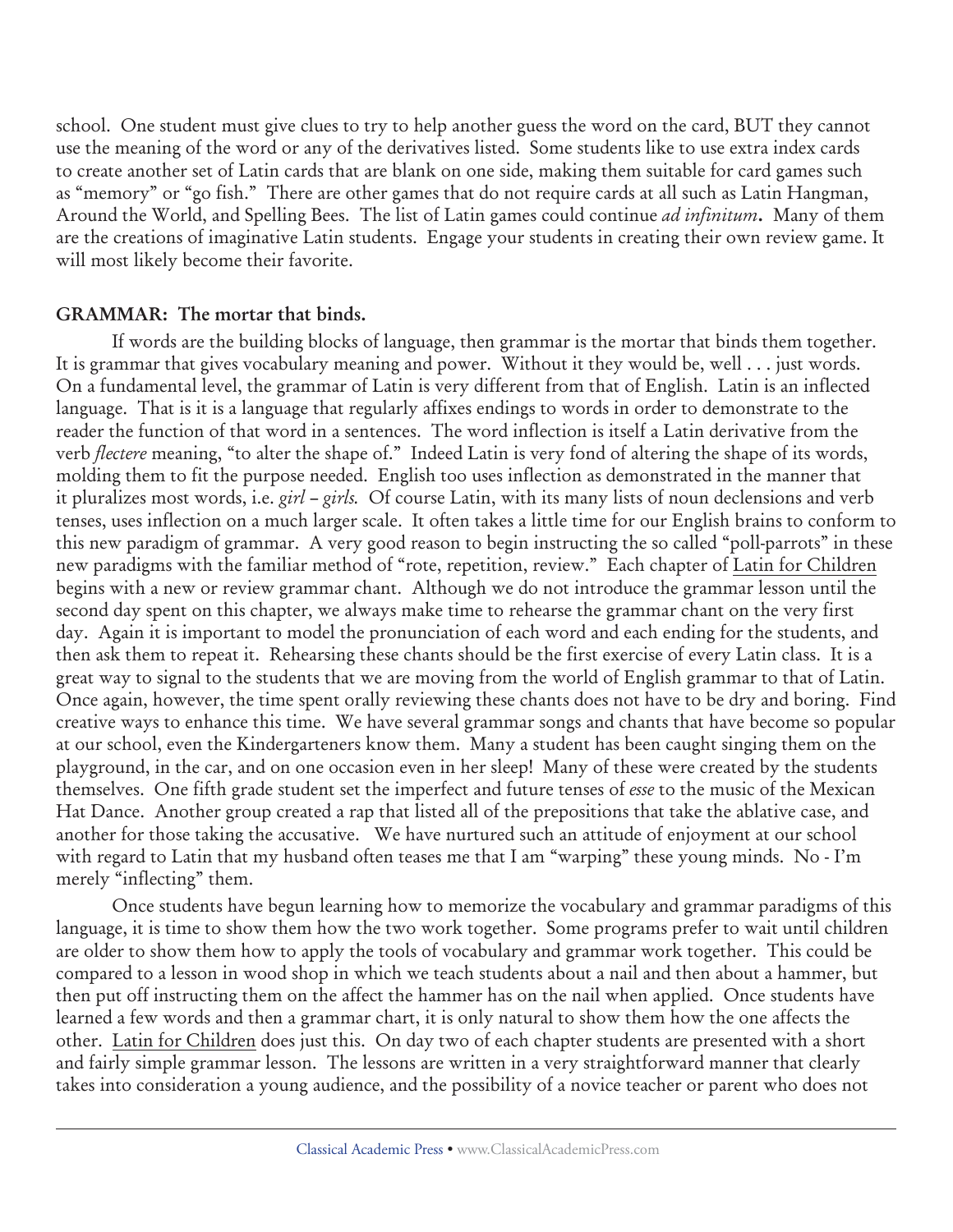have any formal training in Latin. Before class look over the grammar page and the worksheet that follows. Every worksheet will have a grammar section with questions regarding the grammar lesson on the previous page. Take the time now to circle the answers on the grammar page so you know exactly where they are located. You will want to emphasize these as you give the day's grammar lesson, particularly with the younger children.

 Begin the grammar lesson by having the students read the grammar page out loud, stopping often to ask comprehension questions about what they have just read: "What is a conjugation? What does it mean to conjugate a verb?" As they read, have them also circle or underline the same passages that you identified in your preparation for the lesson. Allow them to use a colored pencil (markers tend to bleed). This exercise is training them in the skill of note taking. Not only will they relish the opportunity to use colors in their book, this exercise will highlight the segments of the lesson they will need to complete the worksheet. As the students get older, it will become less necessary for you to tell them exactly which sentences they need to highlight. Instead at the end of the reading ask the class, "What is the most important point in the first paragraph? Circle that sentence." Again, teaching is not simply filling them full of information, but training them how to learn.

 Now the students are ready to review the vocabulary and grammar they have learned with their first assignment, the chapter worksheet. With all of the preparation you, as the teacher, have provided in discussing vocabulary words, derivatives, and grammar, the students should be able to work quietly on their own or with a single partner to complete the worksheet. Afterwards the teacher can collect the books to look over the assignment. Of course, with larger classes, taking up fifteen to twenty books can be quite a lot. Instead, you might consider having the students check their own work. Ask them again to produce a colored pencil – any color (always a big hit). Review the worksheet aloud as a class and ask them not to erase their mistakes, but simply write the correct answer over the error. It is important to emphasize that mistakes are a part of learning, and not an occasion for embarrassment. This method of correction and review tends to work best with the younger classes, who are not naturally given to reviewing their corrected assignments on their own.

For the Primer A students, the chapter worksheet is often the end of their grammar lesson. The sequential primers do often provide additional exercises for grammar application, often in the form of translation worksheets. Budget your class time appropriately for these additional exercises. Begin each one by modeling how to complete the exercise. End by reviewing the students work. If you do not have time to review the exercise that class day, make sure to allow time to do so soon. Students cannot learn from their mistakes unless they understand them.

For primer A students who would like additional practice, there are more than ninety such worksheets available free of cost on the Classical Academic Press website. These vary from exercises that rehearse declining nouns to parsing verbs to translating simple sentences. Latin teachers using LFC have created these for use in their classroom and have generously made them available for public use. Students using Primers B and C can benefit from some of these exercises as well. I created the declining and conjugating worksheets, as well as the generic parsing worksheet for Latin students of all levels. The wider the variety of practice offered the students, the better they will understand their grammar and how to use it.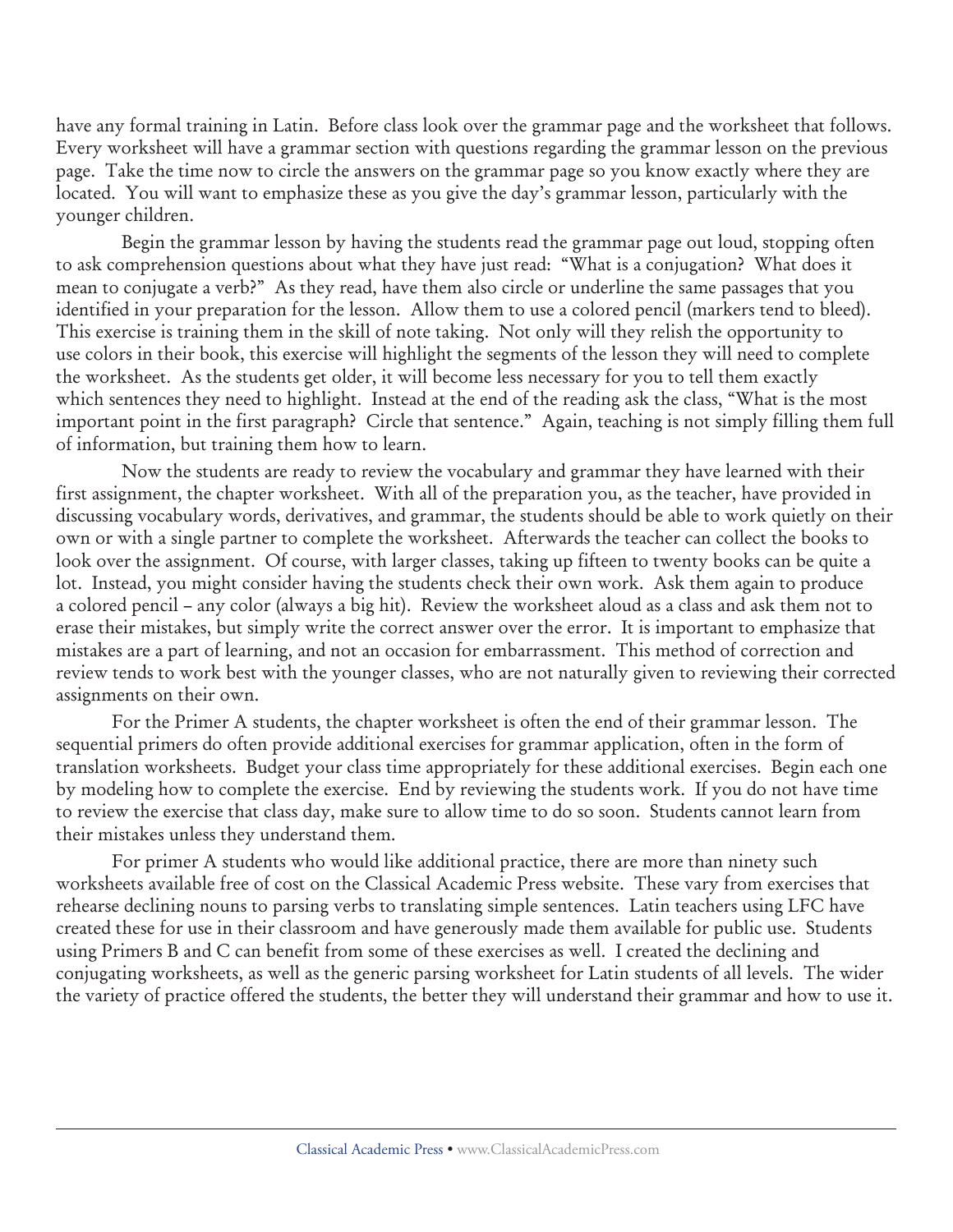#### **TRANSLATION: Applying the tools of the trade.**

Now that the students have their bricks, mortar, and the knowledge to use them, it is time to create – or rather construe. To put it simply, you cannot begin training children to construe Latin too early. Even if this exercise begins with a simple one-word sentence consisting of a lone verb; train them to identify the verb, parse it, and translate it appropriately into a complete English sentence. All too often I have heard bewildered Latin teachers lament that their upper level students could not "read Latin." They had diligently trained them by reciting vocabulary lists and grammar paradigms. They had conjugated the verb *amäre* in every known tense a thousand times. The students knew their language tools backwards and forwards, but they did not know how to use them. They had the hammer and the nail, but they did not know how to construct anything with them.

As soon as students learn about the person and number of a verb they are ready to begin translating. First, provide them with a parsing worksheet. Parsing (from the Latin *pars,* meaning "part") requires students to identify the parts that make up a verb and then put them together again to understand the verb as a whole. This worksheet consists of five columns, designated as follows: VERB, TENSE, PERSON, NUMER, and TRANSLATION. Some parsing worksheets designed for beginners leave off the column marked "tense." Advanced levels can add columns for mood and voice as it becomes appropriate. Fill in the far left column with a list of verbs the students are learning. Make sure to vary the tense, person, and number of these verbs appropriately. In class ask students to identify the items as requested in the remaining columns, and then translate that word appropriately.

| verb    | tense | person | number | translation    |
|---------|-------|--------|--------|----------------|
| amat    |       |        |        | He loves       |
| vidēbis | F     |        |        | You will see   |
| dābāmus |       |        |        | We were giving |
| habent  |       |        |        | They have      |

This exercise will train the students to consider all the characteristics of a verb when translating. As mentioned earlier, such a worksheet is available on the Classical Academic Press website.

Once students have mastered this exercise you can provide them with one-word sentences, consisting of a single verb. Again ask students to parse the verb *before* translating. They will be sorely tempted to show off their newfound skills by merely translating the little sentence without showing their work. However, the point of parsing is training them how to look at Latin sentences and consider all the elements of grammar before jumping to a conclusion on how to interpret the meaning. Just as with math, the study of Latin is a means to discipline the mind; students must show their work.

Gradually nominative nouns can be added to these sentences, then predicates, objects, and so on. Require students to parse their nouns and adjectives as well, identifying case, number, and gender. Every time a new case is added to the mix make sure that students know how to parse it, and also how to identify its function in the sentence. Diagramming or labeling sentences is not just for English class. Students should use these same notations in Latin class as well. As students parse, then diagram a sentence, they are creating a type of road map for themselves. When it comes time to translate the sentence, all they need do is look at the instructions they have written. They should now easily identify the subject, verb and object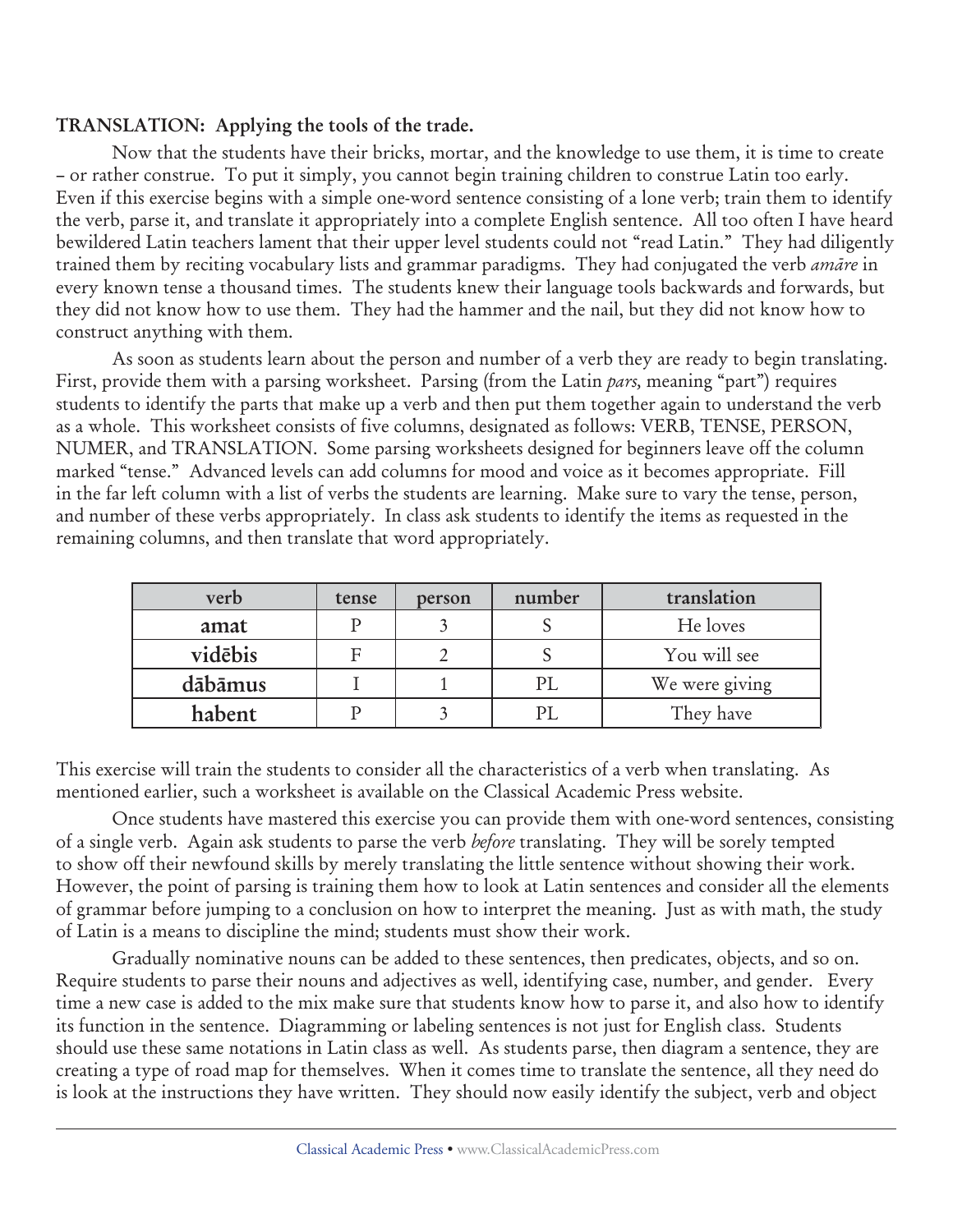and be able to transfer them into an English sentence. Once again, some will be eager to skip the grunt work when they are cutting their teeth on short simple sentences. However, as their skills mature and they begin to encounter more complex sentences with possessives, indirect objects, and subordinate clauses, these habits will become extremely useful. The flexible word order for which Latin is famous if not notorious can sometimes be the student's greatest obstacle. The ability to parse sentences correctly will guide them in construing effectively.

The next step in reaching our goal, to construe original Latin texts, is to begin providing students with small passages. Primers B and C provide a few such passages in some of the review units. These passages are borrowed from the history reader series, "*Libellus de Historia"* (A Little Book about History), the companion reader for the Latin for Children series. This series is modeled after the graded readers that Latin students have used for many decades. A graded reader is one that begins with short passages containing very simple grammar, and gradually increases the readings in length and complexity. We designed "*Libellus de Historia"* to work in tandem with the LFC series, grading the difficulty of the readings to coincide with the grammar lessons in the primers. The subject matter follows the Veritas Press History Card Series, and is particularly useful for those programs that use both of these curricula. Should you prefer, there are other graded Latin readers available that use stories strictly pertaining to Roman culture and history. No matter which topic you prefer, the approach to passage translation is the same.

Begin by having each student compile a list of unfamiliar vocabulary words. This exercise may seem tedious at first, but it will save time later. The exercise also asks students to look closely at each individual word, considering its part of speech, the declension or conjugation to which it belongs, possible cases or tenses, and the wide range of meanings that may need consideration. While the *Libellus* series does seek to incorporate as many known words as possible, it would be impossible to describe these historical events using only LFC vocabulary. We view this as an opportunity for students to expand their Latin vocabulary further. The main goal of the reader is to practice the grammar learned. This is a particularly effective exercise when new words appear that students must parse more carefully.

With the vocabulary list complete, students are ready to begin construing the text. Small groups of two to three are the most effective in the beginning. After students have translated several passages, gaining confidence in their skills, you may wish to have them tackle a passage individually. One advantage the *Libellus* series has over other graded readers is the manner in which the actual text of the story appears. The large font and extra spacing not typically found in other readers, allows the student additional work space. They can parse their sentences within the text if they find it helpful. While I sometimes encourage this practice in the beginning, I no longer require it. At some point the students must begin to stretch their wings without the use of these visual cues. Under no circumstances do I allow them to translate the stories within the text. Instead they must use a separate sheet of notebook paper. Some teachers may wish to have students keep their own spiral notebook set apart for just this purpose. This notebook becomes a type of journal, recording the progress in their studies. It is fun for students to be able to look back over the course of a year or more and see how far their skills have improved. Often we do not realize how far we have come until we see where we have been.

Now we have come to my favorite element of Latin, both as a teacher and a student; now we read Latin – aloud. After completing the written assignment arrange students in a comfortable group setting (I like having them in a circle) with their Latin text and unfamiliar vocabulary list, do not allow them access to their written translation. The purpose of this exercise is to train the students to read Latin; we already know they can read English. Before you begin, give everyone, including yourself, permission to make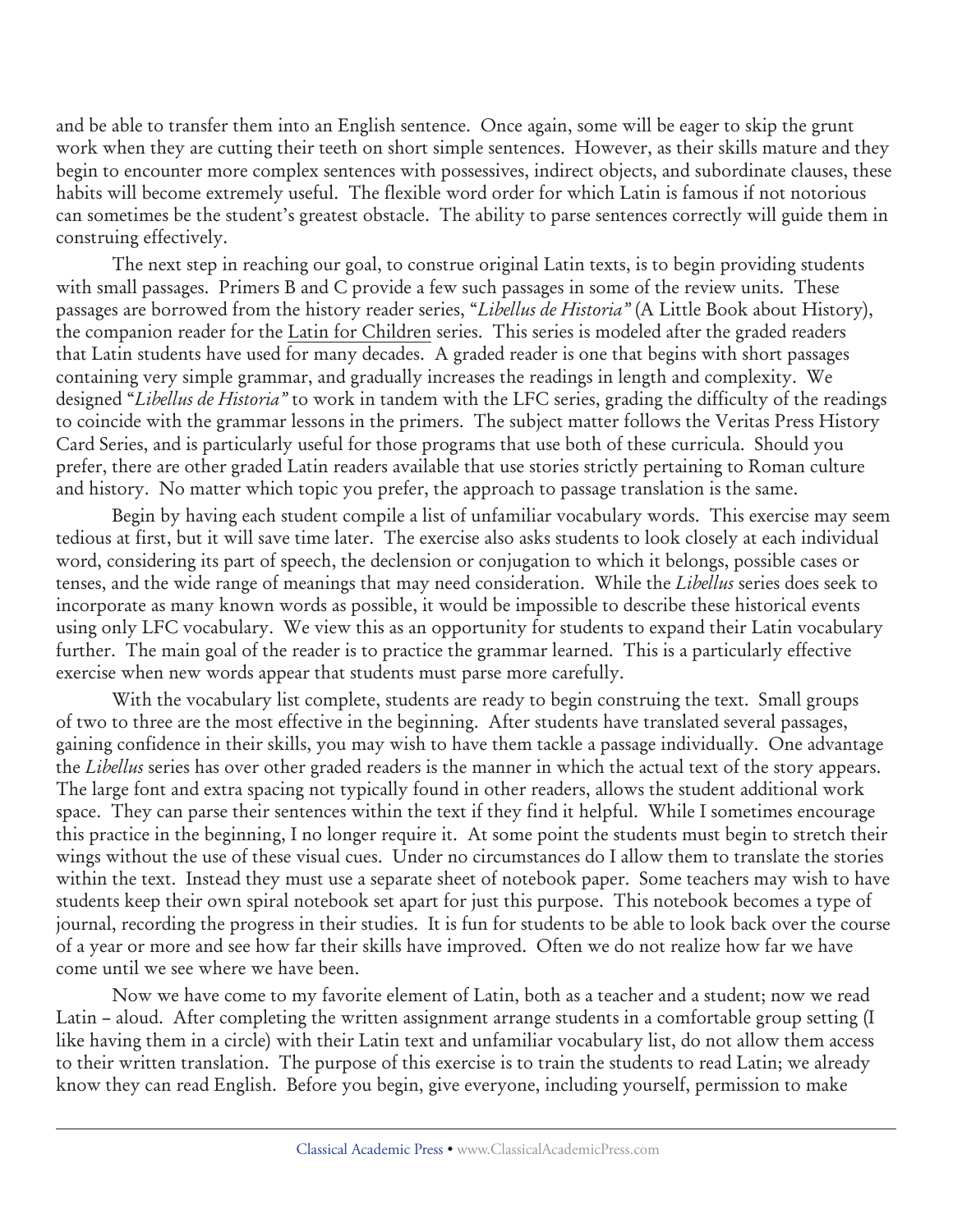mistakes. No one is fluent in Latin yet; we are all learning. Call upon individuals to read the passage aloud in Latin first, then English. Guide students having trouble through the sentence by asking questions. A question and answer flow is provided inside the front of the history readers. Avoid giving the answers if possible. Again, our goal is to train them how to think, how to consider the language before them, not merely to get the right answer. After you have guided a student through a sentence, ask him to re-translate that same sentence smoothly. Occasionally ask another student to again translate that same sentence, but in a slightly different way. By doing this, you can illustrate how the role of the translator is truly the role of an interpreter. Students begin to see how different points of view can interpret the same sentence in a slightly different manner. Now they have begun construing.

Teaching students how to read for comprehension and specific information is an important goal at the grammar stage. It need not be limited to English grammar classes. Comprehension questions follow each story in the history reader. This is another feature unique to this particular reader series. Not all readers include comprehension questions, but they are a great asset. Students may use them as a written exercise. However, I recommend asking them orally following the time of oral translation. It gives students a thrill to know they are having a Latin conversation, while at the same time exercising both their oral and reading comprehension skills. A little Latin dialogue can be a great way to conclude a particularly constructive class.

Afterwards, allow the students time to return to their written translations. Now they have the opportunity to apply what the class has discussed, what they have learned, in order to improve upon what they had initially written. Then, they may submit their final translation to the teacher. Some complain that it is impossible for them to remember all that the translation meant. However, the purpose of this exercise is not to teach the students dictation, but how to construe language. The goal is not to earn an 'A' on every assignment, but to improve an understanding of how language works.

This assignment is extremely rewarding, but can also be time consuming particularly for grammar students. I would not advise that the fourth and fifth graders using primers B and C tackle a passage with each new chapter. However, I do think it important that they begin building their reading skills by translating appropriate passages when possible. Teachers should consider the stories in the readers they choose carefully and plan ahead. Choose stories that will emphasize a particular element of grammar that you feel needs extra attention. I particularly like using translation assignments with the review chapters. What better way to review the grammar learned over the past several chapters, than to apply it to a good story?

#### **ASSESSMENTS: What are you evaluating?**

It is important every so often to assess how much each individual student truly knows on their own. This is very important**,** as Latin is a cumulative subject. Every sequential lesson depends on the previous lessons. Each year builds on the one before. Proficiency can often be hard to detect with daily assignments, as students have the use of their texts, teacher, classmates, and sometimes their parents. The primer series does provide a quiz at the end of each chapter. I myself prefer to use this as a type of pre-quiz. It reminds the students very clearly of what they must know in order to continue successfully. I ask students to consider this a "pretend quiz" that they should try to complete on their own without using their book for help. Once finished, they are allowed to go back and correct their errors. They are then to use this as a study guide for the quiz to come the following day. I intentionally keep the quizzes I assign similar,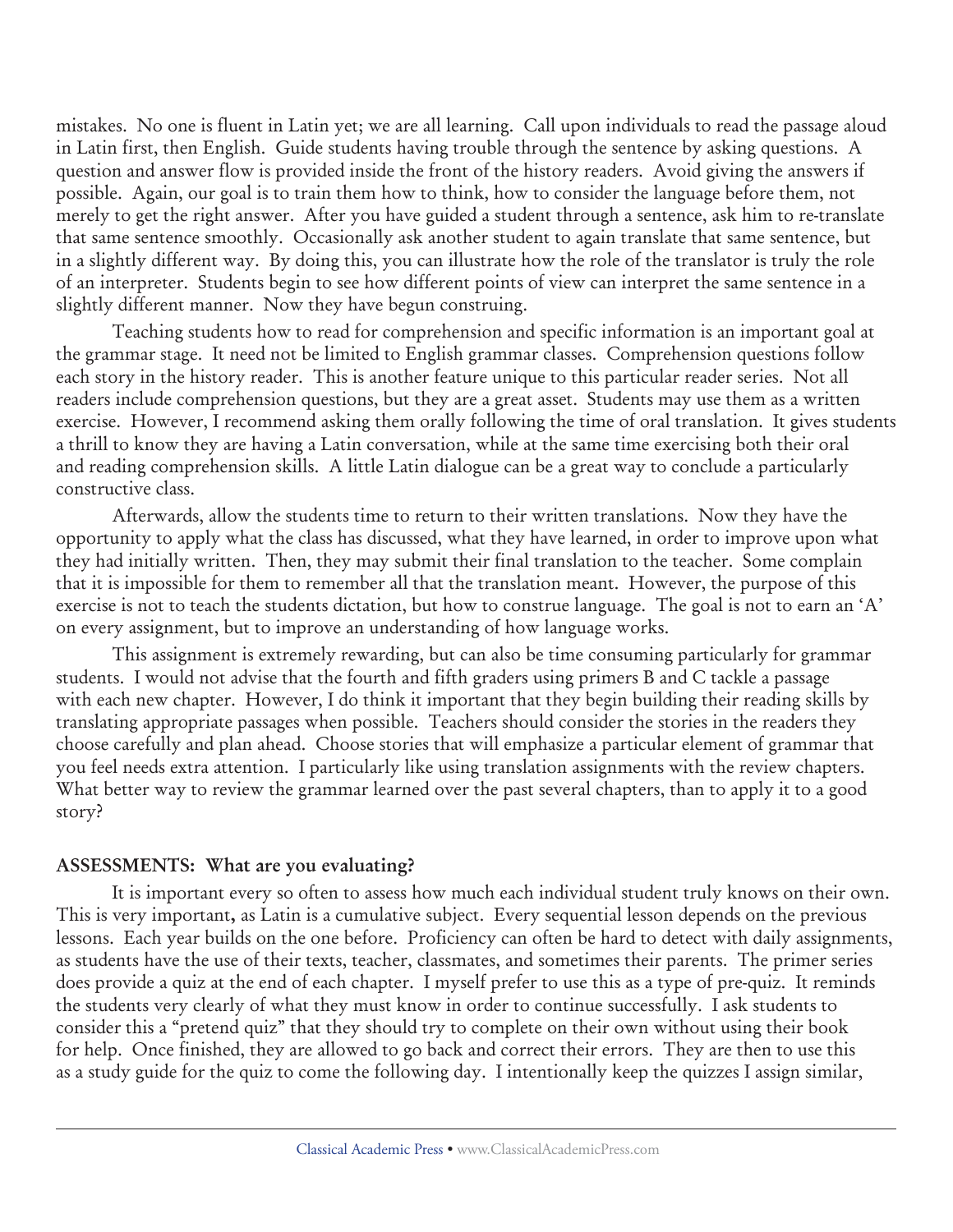virtually identical, to those found in the book. These are grammar stage students, and the *modus operandi* is repetition. Presenting them with "surprises" will not always give an accurate picture of knowledge. It can instead unnerve young students and damage the confidence you are trying to build. I deviate from the LFC quiz in that I only provide the first grammar form for the vocabulary section. I ask that students, even third graders, recall all remaining grammatical information along with the meaning of their vocabulary words. This is because I feel it very important to evaluate how thoroughly the students are learning their whole vocabulary. These are the building blocks from which everything else is constructed. If they have them imbedded properly now, they will own them forever. If their understanding seems shaky, they may struggle in lessons to come.

Classroom assessments are important, but extra-curricular assessments can be just as telling and a lot more entertaining. The diligent student will work hard toward the prize of the coveted 'A.' However, providing a new goal for students, apart from grades, can be an incredible motivator. The National Latin Exam and the Exploratory Latin Exam can be such motivators, particularly for competitive students. These exams are available each year from an association of classicists committed to promoting the study of Latin amongst students across our nation. The Exploratory Latin Exam is tailor made for students in grades three through six. The National Latin Exam is generally thought to be for older students. However, students nearing the end of Primer B should be able to successfully complete the intro exam, and students of Primer C may be ready for the Latin I exam. All exams must take place during a designated time in the Spring. Afterwards, students' scores are ranked and awards are mailed according to achievement level. For those of you who choose to home school your children, the NLE is able to provide for you as well. Interested teachers should visit the NLE website at http://www.nle.org for details.

Another great motivator is the National Junior Classical League. This is a phenomenal organization, sponsored by the American Classical League. The NJCL has more than 5,000 members across the United Sates. Membership is open to students in grades six through twelve. Students must join a local chapter of the NJCL in order to obtain membership and participation in events. Creating such a chapter is extremely easy to accomplish. Members are eligible to participate in the area, state, and national Latin conventions. At each convention students are able to compete in a wide variety of events including academic testing, oratory, creative arts, and even the olympika. These conventions have been the source of great excitement and anticipation each year our Latin Club has participated. For more information regarding the NJCL and how to learn about state and area chapters visit http://www.njcl.org.

#### **ROMAN CULTURE: Bringing language to life.**

It is impossible to study a language effectively without taking the time to learn something about the culture and livelihood of those who spoke it. The Romans were a fascinating people. The years of the Republic reveal a people that are hard working and cunning, a people with a strong sense of honor and piety. The years of the Empire reveal the great heights they are able to reach in engineering, art, literature, and of course their military might. No other nation in history has been able to achieve the, "grandeur that was Greece and the glory that was Rome." (Poe, "To Helen") Of course, they were also a people that became utterly corrupt – a prime example of the depravity of man.

While the focus of Latin class should most certainly remain on the language itself, teachers should take time every now and then to set the context for the language by teaching students something of the people who spoke it. I plan a cultural project once toward the end of each quarter, and sometimes a mini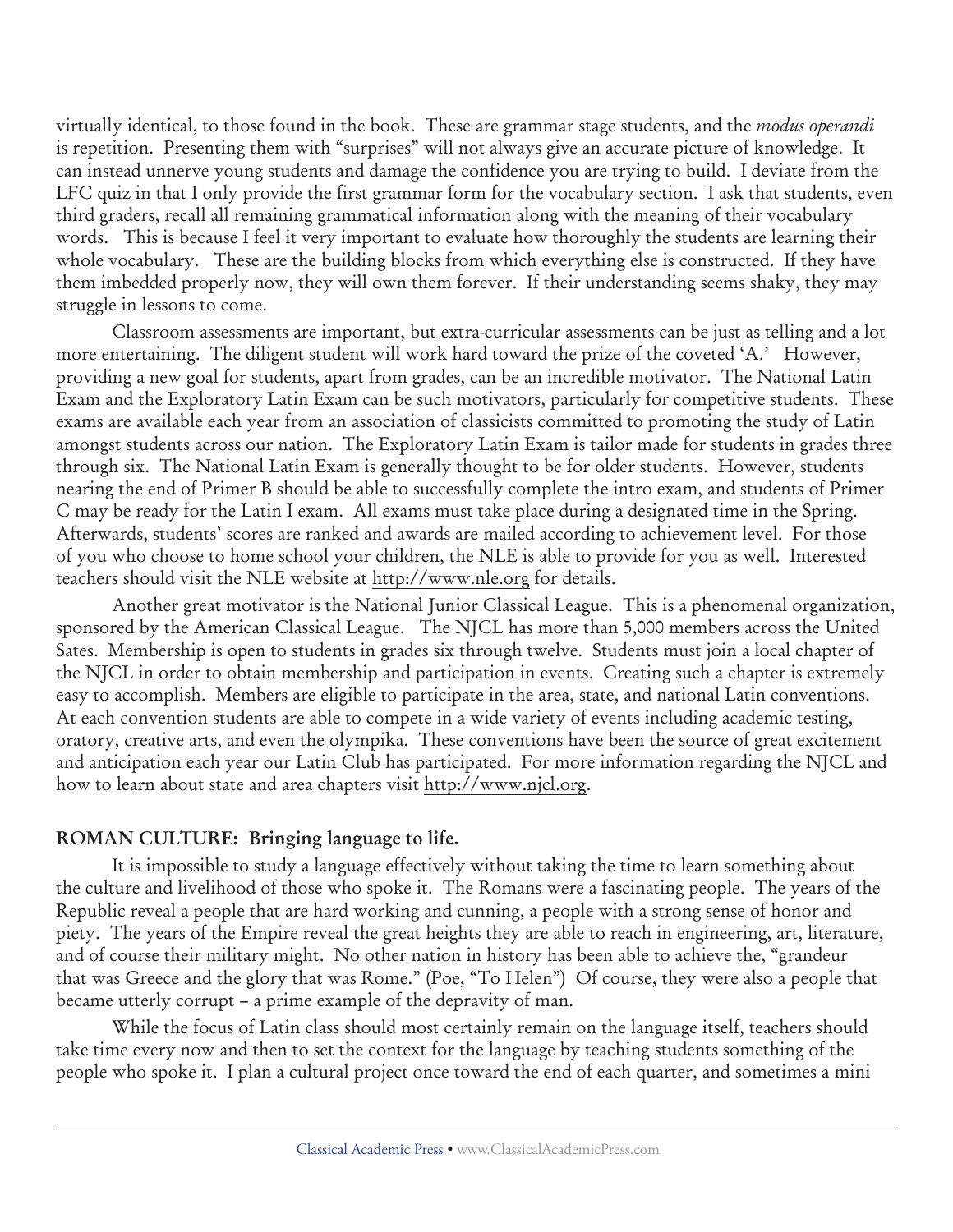lesson following the end of a chapter or unit. Each year we study the Julian Calendar, the names of the months, the numbering of the days. Students are then asked to construct their own calendar, according to the Roman system. We use these daily in class. Students are amazed to find how similar the Julian Calendar is to the Gregorian version we use today. In fact, the difference is only a fraction of time. The study of Roman art is always popular. Most craft stores carry the products necessary for creating mosaics and frescoes. We host an annual *Romana Epula* (Roman Banquet). Prior to the banquet, we hold lessons in Roman dress, food, and table manners. Students sign up to bring their favorite Roman dish – no American items allowed! In all the years I've hosted these, I have yet to see anyone sign up for the honey-roasted dormice. Not long ago we learned about the various types of gladiators, their training, and fighting styles. We then held a carefully choreographed gladiatorial exhibition for the whole school, complete with sports announcer.

Many area universities, libraries, and museums are only too glad to help young classicists explore the ancient world and the language that defines it. If you have a college or university in the area, I would exhort you to contact its classics department. Often the faculty can direct you to upcoming lectures, events, or exhibits on campus and in the area. You would be pleasantly surprised at the professors who are happy to serve as guest lecturers for your classes. The professors at the University of Texas have spoken to our students on Roman law and music. One of their Egyptologists became a fast favorite with our second grade class and has returned multiple times.

Contact area museums to find out when they will host exhibits featuring antiquity. Children are visually inspired. Take them on a field trip to see replicas of ancient statuary, frescoes, or mosaics when they are available. Let them feast their eyes on paintings inspired by mythology. Let them guess who the characters are, citing the clues that reveal their persona. The museums are generally able to provide a docent to guide your class. If a suitable docent is unavailable, local universities often are happy to provide a graduate student to provide such tours.

 Do not forget your local library. Call ahead and ask the children's librarian to schedule a Roman day for you. Librarians are often eager to encourage children in their love for books. Use this field trip to begin a book report assignment for young students. For older students let this be a research project in preparation for an oral report on some aspect of Roman culture. The local library is another place where you can often find information on area events that may be of interest. Contact these places not only before the school year begins, but occasionally throughout the year. Finding ways to weave such explorations into your lesson plan will greatly add to the effectiveness of your classroom by capturing the students' interest and their imagination.

Students perceive these projects and field trips as a "fun" deviation from the rigors of study, a reward for their hard work. I view this as another means to prepare them to read and construe the great literature of antiquity. Students cannot truly appreciate reading Cicero's orations on the Catilinarian conspiracy until they understand the manner in which the court system worked, or the volatile time period in which Cicero and Catiline lived. They can appreciate Caesar's Gallic Wars and the battle scenes of the Aeneid much better once they understand the military tactics and fighting styles the Romans used so effectively. Many have misunderstood the meaning of Horace's exhortation, *"carpe diem,"* for they do not understand the Roman code of honor. Language is most meaningful when placed in the appropriate context.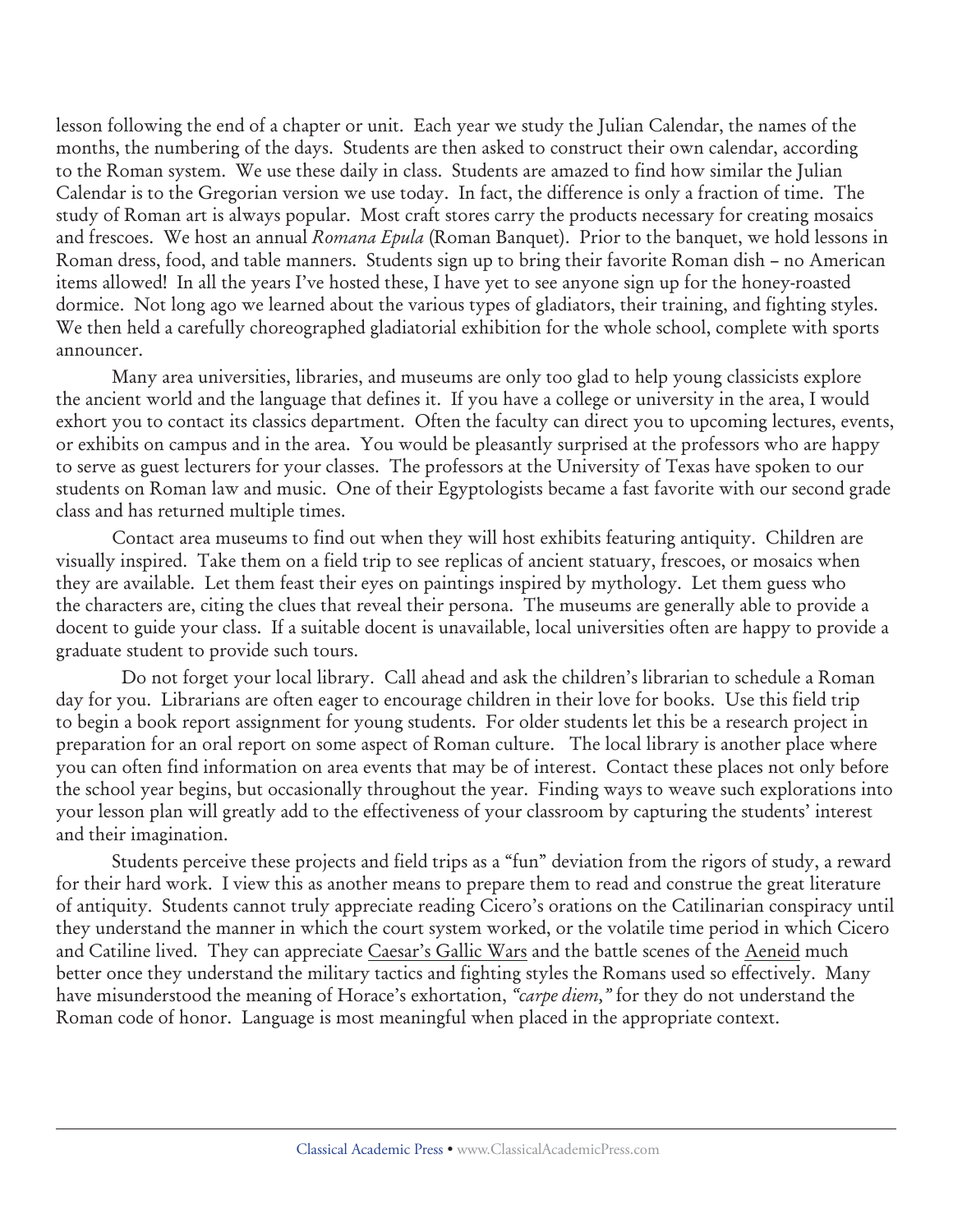#### **INTEGRATION: Making Latin relevant.**

Most young children are still quite egocentric. Their number one question, "but what does this have to do with me?" The best way that I have found to win the students' interest and gain their attention is to make Latin relevant to their modern lives. Fortunately, Latin has provided such a broad foundation for civilization as we know it today that this is really not hard to accomplish. It does require a little outside preparation and some creative thinking. To accomplish this I begin each class with a warm-up called *Latina Dicta* (Latin sayings). The purpose accomplished here is three fold. First, this exercise will "warm-up" their Latin minds. It engages the class immediately on a Latin lesson, causing them to begin recalling the skills they have acquired. Second, it gives me time as a teacher to set out whatever materials I need and prepare to begin the day's lesson. This is invaluable time for those of us who must travel from one classroom to the next, often with only a few minutes between classes. Lastly, this exercise will demonstrate how "Latin is relevant to me."

At the beginning of the week**,** I pass out a worksheet with a large horizontal box for each class day of the week. In modern times schools vary widely in the number of days that classes meet, so construct yours appropriately. Each morning I write the date on the board according to the Roman Calendar using Roman numerals. You can purchase Roman Calendar from various classical websites, or you can have students create their own following a culture lesson on the Calendar of Julius Caesar. This daily exercise will keep the numerals they learn in Primer B fresh and incorporate math as you add and subtract days. I often begin class by asking the questions, *"Quid est hodië? Quid erat herï? Quid erit cras?"* Students must respond in a complete sentence, *"Hodië est . . . ."*

After the date I write some example of a modern use of Latin that students must identify and/or translate. There is a great wealth of these depending upon the subject that your class is interested in.

**Anatomy:** The nomenclature of bones are either Latin or Greek, and always in the nominative case. Students can look up the name of the bone using a Latin dictionary and then guess which bone in the skeletal system it refers to. You can hang a large picture of a skeleton on the wall to give students a picture of where that bone is, then have them find it on themselves. You can also use the muscular system.

**Solar System:** Each of the planets in our solar system, with the exception of Earth, bears the name of a Roman god. Have students look these names up in their dictionary to find out about the god and guess why the name might be appropriate for that planet.

**Astronomy:** The names of the constellations are Latin and often are associated with a Greco-Roman myth. Star charts and inflatable star globes are easy to find. Have students look up the name of the constellation using their dictionaries. Most dictionaries will give a brief definition for important heroes and deities.

**Medicine:** Medical terminology is often crystallized in Latin. Write phrases such as *post mortem* on the board for students to translate. After they have learned a few, challenge them to use them when talking to their doctor (they love this!).

**Law:** Most legal terminology stems from the Roman court system. List terms still used today by lawyers and ask students to translate them. Then, discuss what the phrase means and how a lawyer would use it. These are usually 2-3 word phrases. Many contain the demonstrative pronouns taught in Primer B.

**Literary abbreviations:** Abbreviations such as *i.e. (id est)* and *etc. (et cetera)* are used widely today. Many who use them have no idea that they are speaking Latin!

**Geography:** Many of the cities and states in our country as well as nations around the world have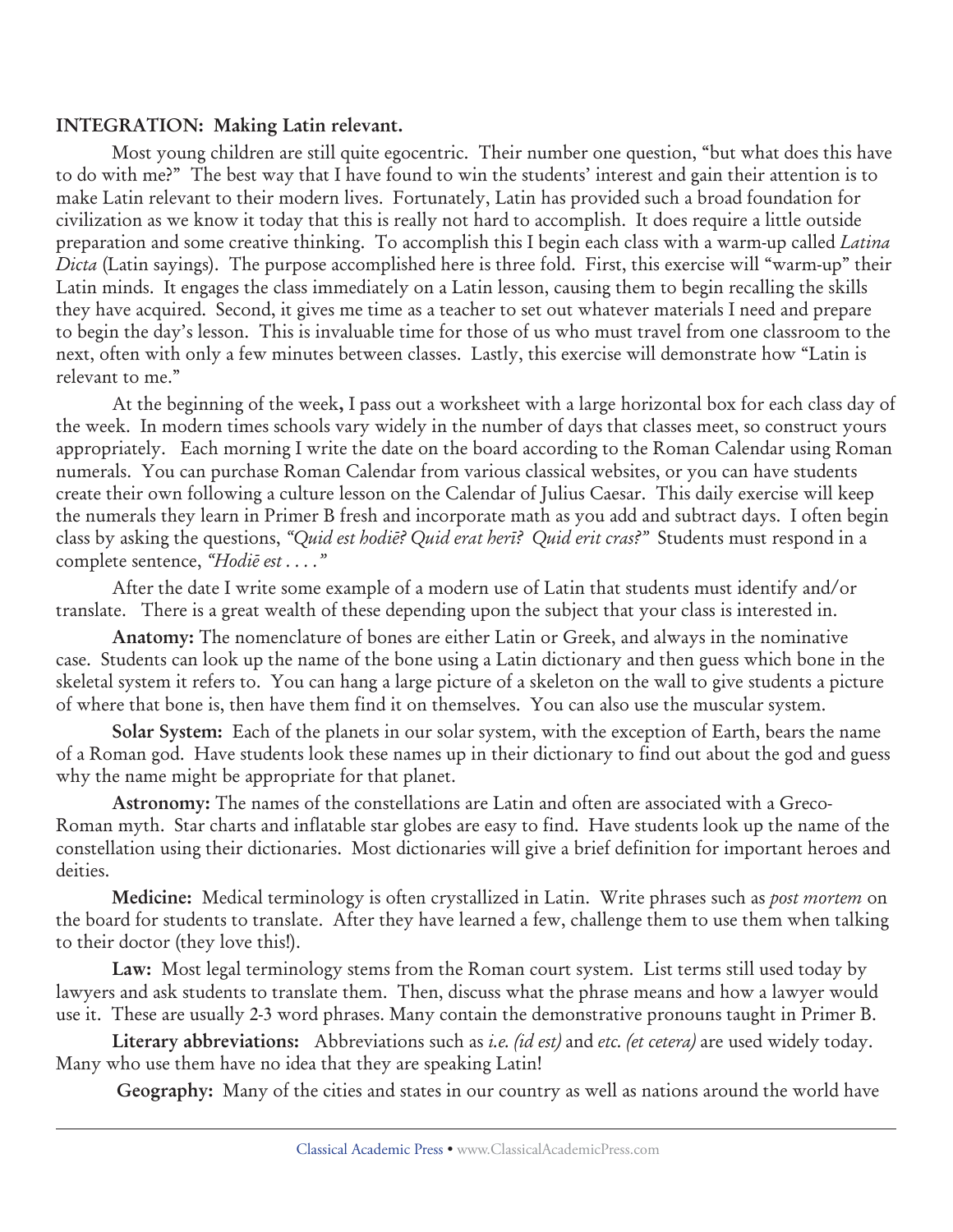Latin mottoes. Ask students to translate them and discuss why that motto is appropriate for that region. A *caveat,* some of these mottoes can be quite challenging and are best saved for upper level students.

As you might imagine the list could go on *ad infinitum*, and include numerous branches of science, government, art & architecture, and much more. Find out what other teachers in your school or co-op may be covering in their classes during the term. Those who are teaching their children Latin at home should take into consideration the other subjects they have chosen to study at that time. Above all, consider what topics your students are interested in. While you demonstrate how relevant Latin is to them, you will captivate their interest.

## **MAINTAINING THE VISION**

 I purposed in this article to share some of the strategies I employ in teaching Latin to grammar students. I have not ventured into the lesson plans I use for the upper level students, although some of what appears here is certainly applicable. We must however consider them as we continue to perfect our lesson plans and daily routines for the grammar students; for it is they who will soon fill the seats in the schools of Logic and Rhetoric. We must always keep before us the vision that we wish to accomplish. Is our goal to produce students filled with a wealth of words and paradigms? Do we wish them to hold a colloquial conversation, or read through a story?

Our goal is to begin training students in such a way that they will be able to construe the original texts that make up the Great Books of antiquity. Our vision is to train students in the structure of language that they may apply that knowledge as they use it in the days to come. Above my desk I have framed a quotation from Plutarch that states, "The mind is not a vessel to be filled, but a fire to be kindled." My desire is to kindle a love and appreciation for the art of language through Latin.

<u>GROSCO J</u>

#### **APPENDIX: Supplemental materials for Latin for Children**

**The DVD and CD**, sold together as a set, are ideal for those teachers new to Latin. The DVD features author, Chris Perrin, as he instructs his own daughters at home using the Latin Primers. The CD rehearses all the grammar chants contained in its companion primer. This is a great resource for those who feel less than confident with their Latin pronunciation. This tool will keep students chanting their grammar paradigms long after the teacher's voice has succumbed. Even if you are a seasoned Latin teacher, this dynamic duo can cone to the rescue of your substitute teachers. Often times Latin subs are noble volunteers who know little about the subject they are to take on for the day. They will be happy (or relieved) to have these tools ready at hand. The students will enjoy a fun deviation from the normal routine, and regular Latin teachers have less work to prepare for their absence.

The **activity book** provides a diverting way to review the vocabulary and grammar paradigms featured in each chapter of the Primer. This book, a fast favorite in the curriculum for many students,